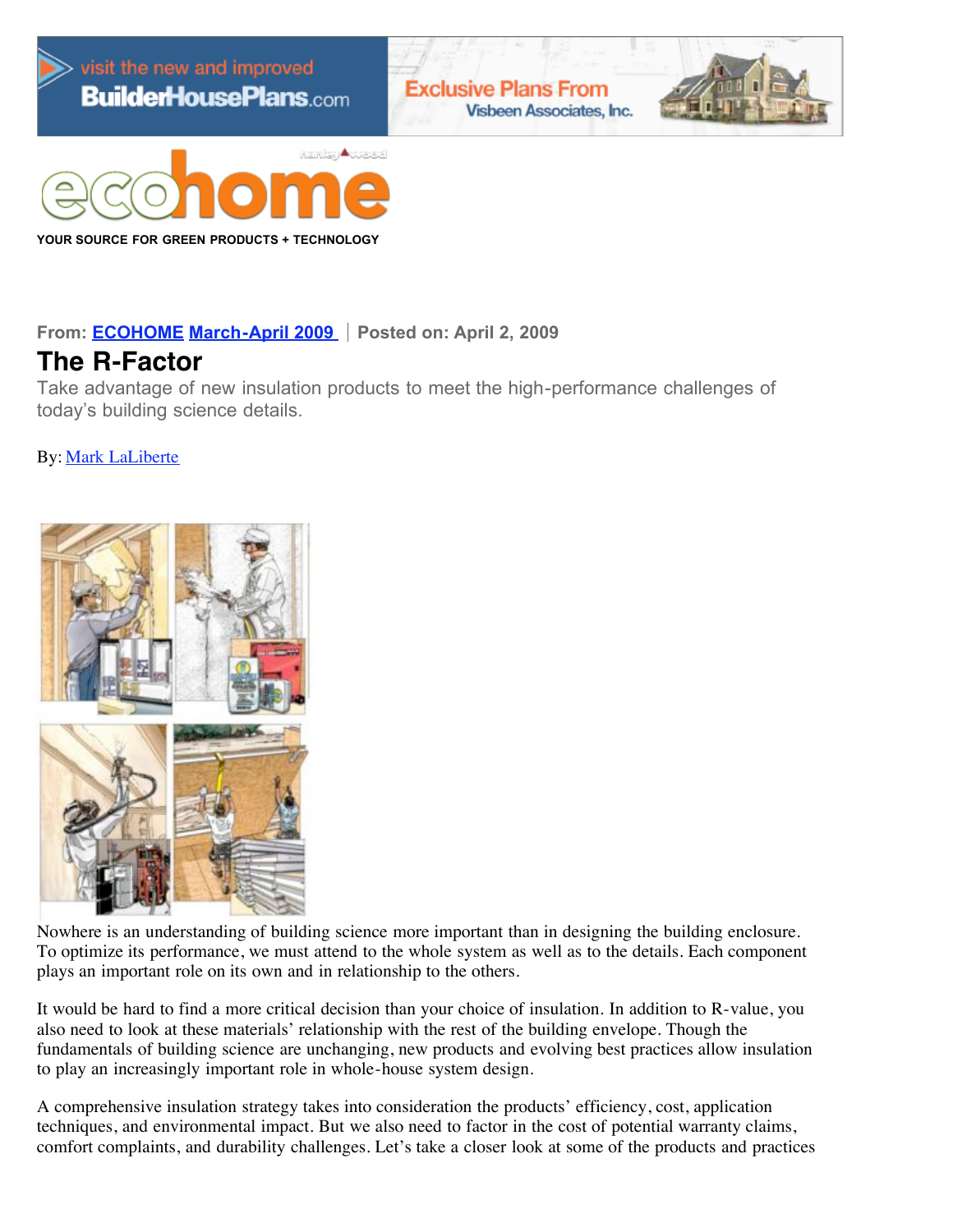being used to insulate today's high-performance homes.

### **Thermal Resistance Defined**

Thermal energy travels from hot to cold, so we lose heat from inside to outside in cold months and lose our cool in the summer as heat tries to move indoors.

Insulation's job is to slow down that transfer of heat. R-value is a measurement of a material's ability to resist the transfer of energy; as we all know, the higher the R-value, the more effective the insulation. By doubling the thickness of an insulating material, we can double its R-value, cutting energy transfer in half; however, the law of diminishing returns means that the same resources applied over again yield half the net change. Looking at a complete wall assembly design and its energy analysis is the only way to find the right balance between construction cost, long-term energy savings, and overall environmental impact.

### **Product Selection**

Below is a brief review of the major types of insulation, from simplest to more complex and from least cost to most. Remember: As we improve our thermal enclosure, we also can reduce the complexity and size of our heating and cooling systems. This reduces first cost and saves on long-term operating cost. In a Life Cycle Assessment of this approach, higher-performing insulation will result in the best choice.



**BATTS:** If you are considering using batt insulation, select high-density batts with a higher insulating value. Remember that careful installation is vital; too often, poor installation techniques, design complexities, framing challenges, and other factors can cause gaps and voids between and around batts, seriously deteriorating their performance over time.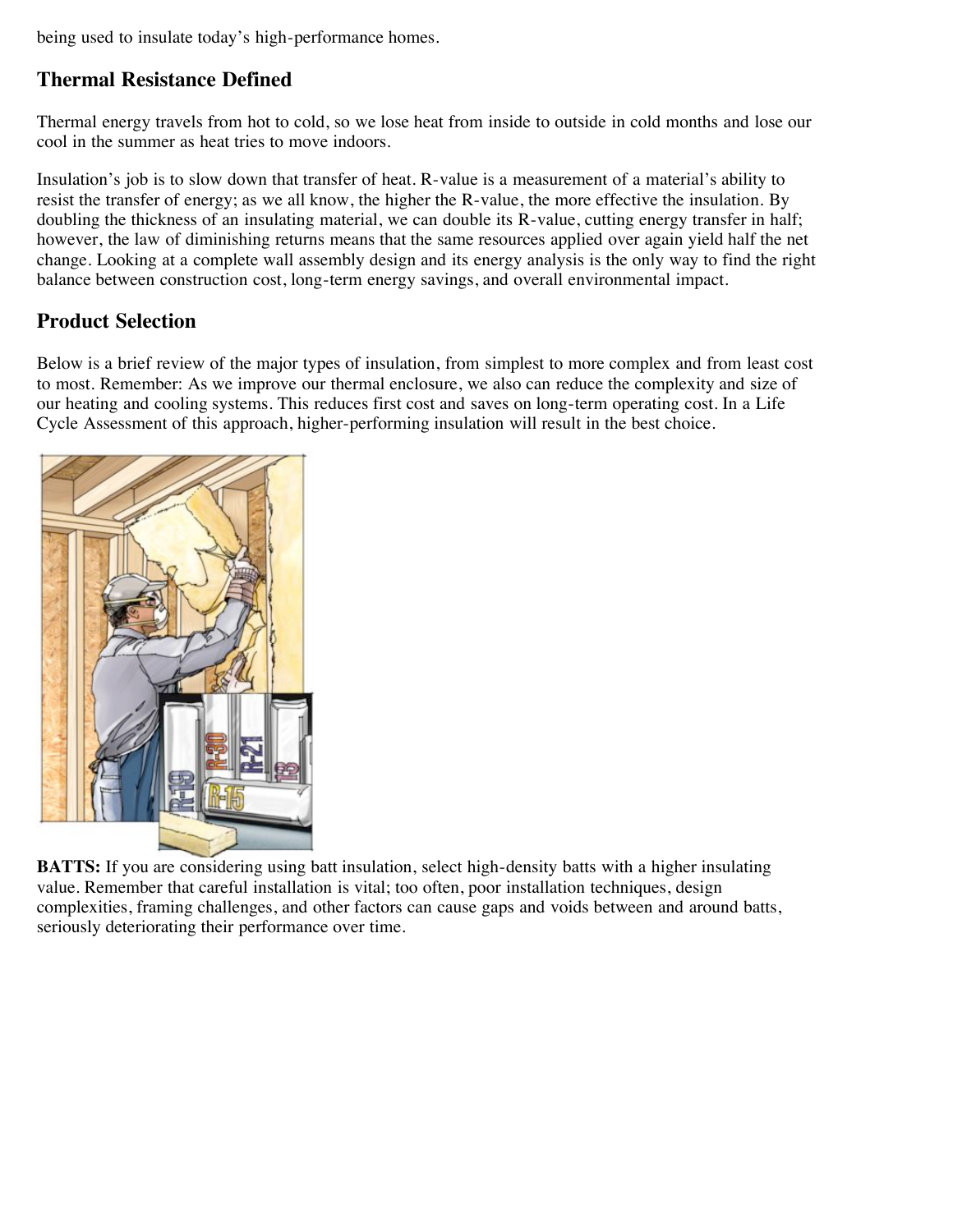

**LOOSE-FILL SPRAY:** Fibrous spray insulations are an innovative use of some traditional blown insulation products or recycled materials all using low-toxicity binders. These loose-fill solutions can be sprayed when mixed with moisture or binding agents. Some are intended for filling cavities while others are designed to adhere to exposed surfaces such as joists and floor pans. Correct installation requires careful management of moisture content and carefully watching the installed density. Cellulose-based solutions such as Green Fiber's Cocoon System are made from recycled newspaper and incorporate EPA-registered fungicide. Some companies are fine-tuning their blends to emphasize fireproofing and acoustical attenuation along with energy-saving insulation.



**SPRAY FOAM:** Foam-in-place technology is playing an increasingly important role in establishing a tight building envelope. Historically, most of these products utilized high-density, closed-cell polyurethanes, which involved exposure to potentially hazardous chemicals during application. Today they usually flash their VOCs quickly and become fairly innocuous after a short time. Closed-cell foams are very effective at managing air leakage and can have high R-values of up to 7 per inch. Unfortunately, most still use HCFCs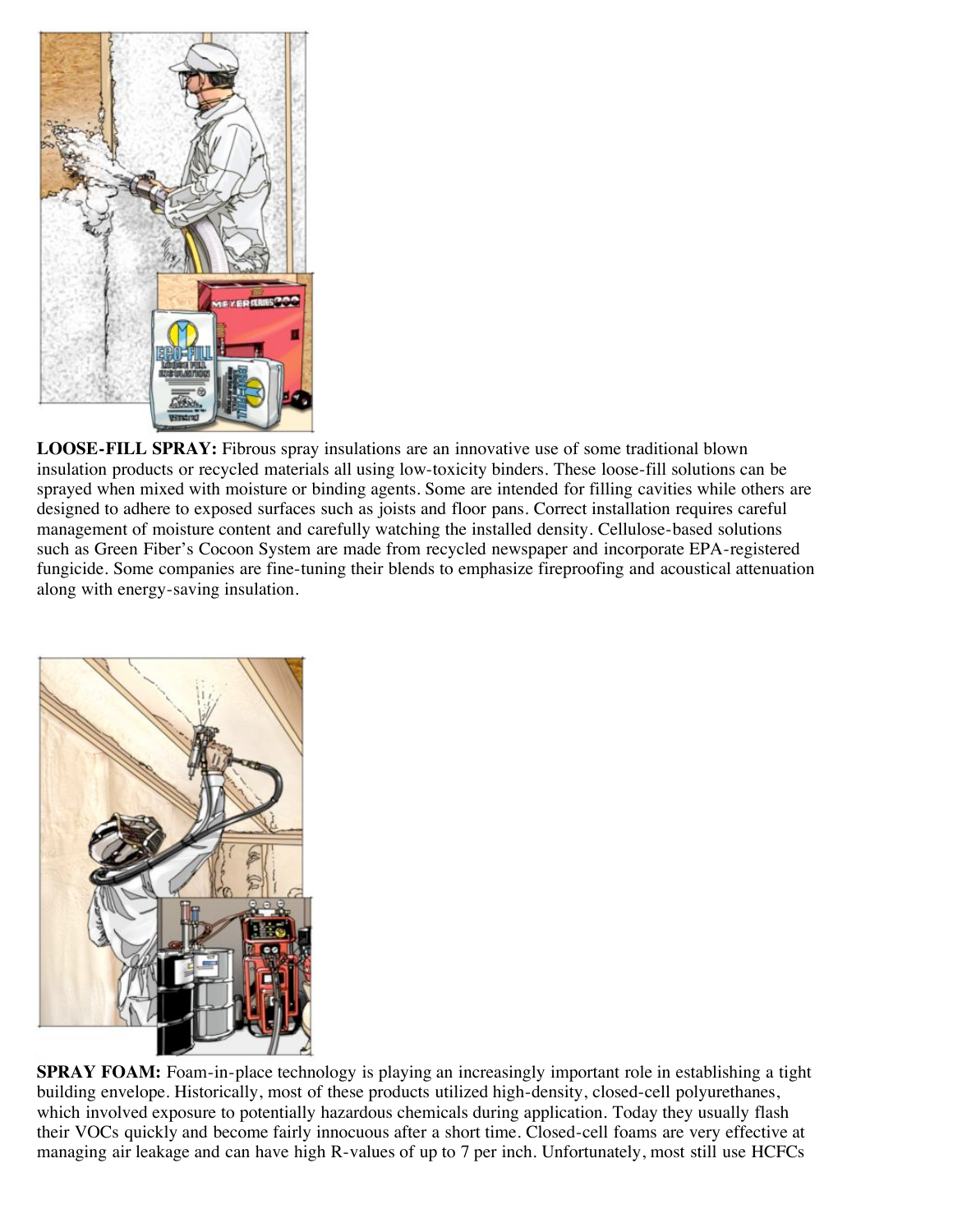as blowing agents (with some notable exceptions such as SuperGreen).

But there are now a number of non-ozone-depleting, open-cell products available. These open-cell foams have lower R-values, but manufacturing them requires fewer hydrocarbon resources. Some are managing to replace petrochemicals with bio-based raw materials. The Icynene insulation system has a very long track record and is the most widely installed open-cell foam used today. BioBased 501 is a polyurethane foam with a soybean-oil base that uses carbon dioxide as a blowing agent. These products seem to be gaining rapid acceptance as builders look for alternatives to traditional insulation.



**SIPS:** An alternative to installing traditional insulation, Structural Insulated Panels (SIPs) are typically constructed of OSB sandwiching a foam core. Pros appreciate the ease of assembly and the improved performance SIPs can provide. Typical wall system R-values are from 22 to 30; these walls actually perform remarkably well as they have less framing materials thus reducing thermal bridging. This would eliminate the conventional framing approach and provide a faster and very tight enclosure. Still, these are not perfect either and require some training to install them correctly.

### **Framing Details**

Regardless of the system you choose, remember that structural framing has a significant impact on insulation performance. The space between the studs may be R-22, but the studs, trimmers, headers, and rim joists themselves are only R-7 or R-8. Also remember that complex framing designs increase the building envelope's surface area, and more surface area means more energy loss. Design the building shell with less surface area, and you'll be miles ahead before you even start thinking about insulation.

Most wall insulation is traditionally installed in wood stud cavities, but adding insulation on the outside of the frame can significantly improve building performance if traditional framing is used. Besides adding additional insulation value, insulating the exterior of the enclosure also reduces dew-point potentials in cold climates and condensation potentials in high latent-load cooling climates. Exterior insulation also reduces the thermal bridging effect that studs have in a wall.

Because steel-stud exterior walls lose much more heat than wood-framed walls, they have the additional need to be sheathed in extruded or expanded polystyrene. The Department of Energy specifies the application of a minimum 1- to 2-inch layer over steel framing members to prevent thermal transfers that